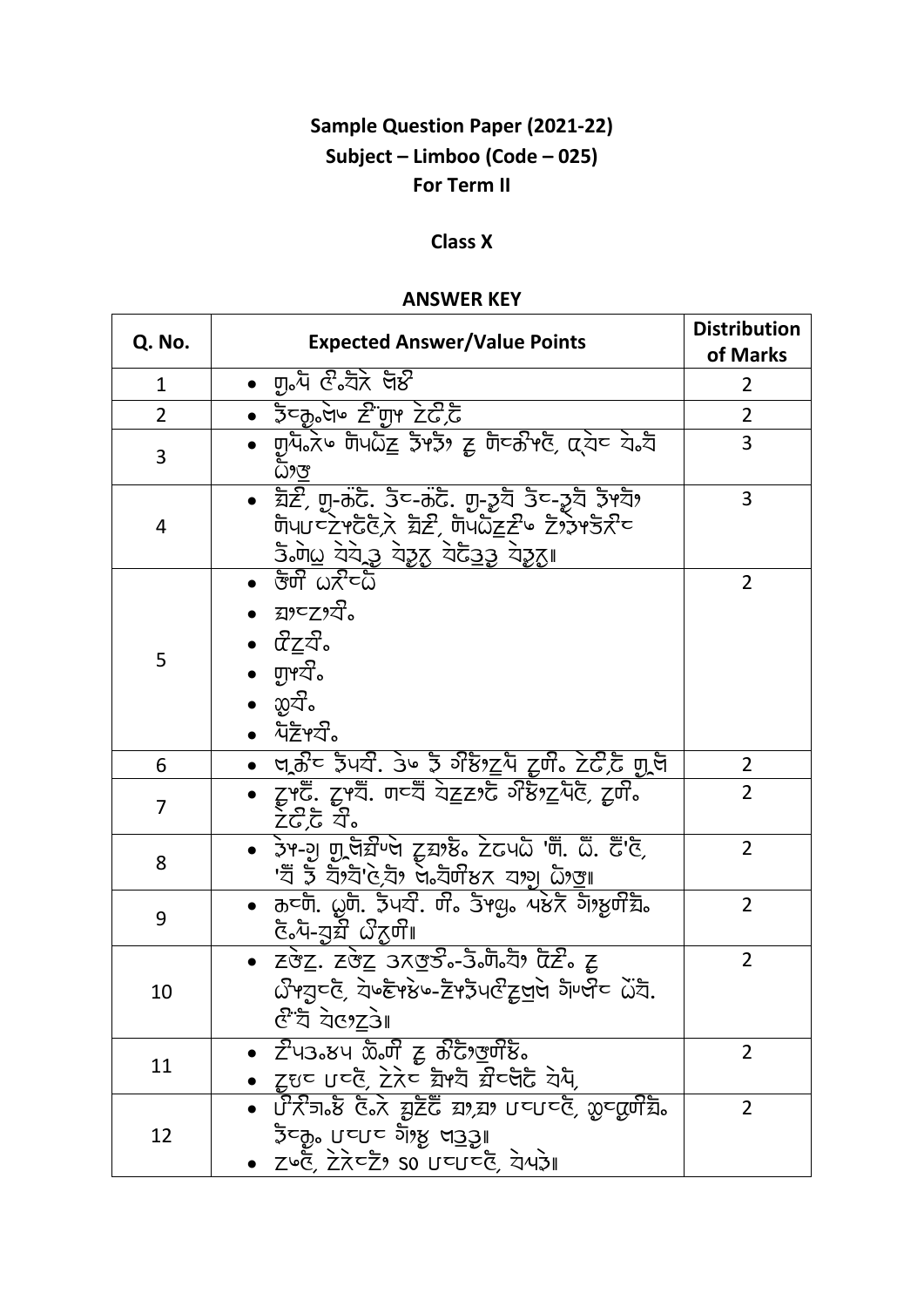| 13 | • टूर्रेज़१,णेर्दैर्डे, टेरेन कश्चे येण्जेर्येटे ये पेआ<br>• Σκενδιάς Σλε Σλέ. διωδ ε δεδεδ<br><u> ગેঁঁঁঁঁঁ ই. Ap ਬੌਤੇ</u> ਵਿੱਚ ਇਹ ਸਾ                                                                                                                                                                                                                                                                                                                                                                                                                                                                                                                        | $\overline{2}$ |
|----|--------------------------------------------------------------------------------------------------------------------------------------------------------------------------------------------------------------------------------------------------------------------------------------------------------------------------------------------------------------------------------------------------------------------------------------------------------------------------------------------------------------------------------------------------------------------------------------------------------------------------------------------------------------|----------------|
| 14 | • ਤੇੌੌੌਰੰਗ ਪੰਨੌਤ ਨੌਂ ਨੂੰ ਨਾ ਕੋੋਂ ਨੂੰ ਕ<br>∙ উ <u>লটা</u> , দৈ৬ঁউ উপ্ভূ   ঠূঃ   ঠিগ <u>ূ</u> ৫   ইিন্দে<br>ωδθιέ man-3447 ac72a                                                                                                                                                                                                                                                                                                                                                                                                                                                                                                                               | $\overline{2}$ |
| 15 | ঔঁ শেত্য <b>ী</b> উপটো<br>∙ ঔੇ ਅਗਾਗਰਾਨੇ ਕੋਟੋ <u>੩੩</u> ਟੋ ਯੋਪධ <u>ੈਂਟ</u>                                                                                                                                                                                                                                                                                                                                                                                                                                                                                                                                                                                    | 2              |
| 16 | • স্ন <sup>ত</sup> টা ঢাইঁত উপ য়ুড়পে, যুড্ছদ গ্যা <u>গ্</u> ৰস্ত প্ৰত<br>उद्याण है ट्रेटेड रेंट<br>•   ইৈ্ট, ঢ্যুদাঁ উত্ত উত্ৰক্যু ইয়া ক্ৰীষ্ট ইন                                                                                                                                                                                                                                                                                                                                                                                                                                                                                                         | 2              |
| 17 | <u>• αৈ ওক্ইঃ ই°চ্চাূূূহ দূল্যইক্ৰমণ ইযষ্ড ইলং</u><br>υδεντά ώλεται<br>• प्रे गरी33 में टेरेन्से हैंयेद्वारा<br>• αৈঁঁঁঁঁঁ এম্ব্ৰীত শ্ৰীয় এই উপৰ বিষ্টাৰ কাঁঁৱৰ বিষ্টা<br>ঞ্চ : ১৯৫५ই বৈয়পু।                                                                                                                                                                                                                                                                                                                                                                                                                                                               | 3              |
| 18 | • ગর্ঘ্রিষ্টদলৈ দূসর্ঘ্রিষ্ট কা যৈত্যু য়ূঁ উগ্রে3⊪<br>• ट्रजय्री336 घ्रेफ्ये णेजे-देजेरे ई. स्पेशे/रू उंश्र्य आ<br>● ટ્રुणॆYৈ? ইওঁওয়ে যুক্ট বুপ্যৰ ইস্টুই এই এই বি                                                                                                                                                                                                                                                                                                                                                                                                                                                                                         | 3              |
| 19 | $4\overline{3}$ ll<br>• ας ਫ਼ੋਰ ਕਿਹਾ, ਕੋ ਕਿਹੁ ਕੇ ਕਿਹਾ ਕਿ ਕਿਹਾ ਕਿ ਕਿਹਾ ਕਿ ਕਿਹਾ ਕਿ ਕ<br>ਧੋ੫ਧੋ ଓ୨ <u>Ζ</u> 3ੂ. ਯੌ⊂ਟ੍ਰ਼ਮ ਟੇ∘ਪ੍ਰੈ, ਟੈ <u>ਟ੍ਰ</u> 3ੂ⊪<br>∙ঁ ই੫য টৈ, টাঁপঁইঁঁ ১ঁ <u>ঁঁঁঁঁঁ ইঁঁঁ ζ তে ই</u> য়ুৰ্দীঁ ।                                                                                                                                                                                                                                                                                                                                                                                                                                               | 3              |
| 20 | • ঘাষ্ট Σঁ৬ষড়ি য়য়ীয়ুপ ঘলট গুইৌ                                                                                                                                                                                                                                                                                                                                                                                                                                                                                                                                                                                                                           | 3              |
| 21 | ੁੱਤੀ ਕਾਬ ਸੋ ਕਾ <u>ਟਤੂ।</u><br>• ਹਵਤੀ ਸਰ ਟੇਸਪੋ ਕਾਈ ਕਾਈ ਵਿੱਚ ਵਿੱਚ ਕਾਟੀ<br>∙   ਟੇਬੰਯੰ。(ਬ਼ੋਕੰੌਤ ਬੋ∾ਗ਼਼਼ਾ)<br>• ៤ੋਣੋ (णेपैरेरे)<br>∙  ఏ <u>ది</u> ই ఏ <u>z</u> - ఏ <u>ব</u> ৰ্ষি হৈতি হৈ দৈধী টাপ্লগ্ই<br>ওঁলি°গুৰ সংগ্ৰা ইল°-ইল° গুৰু দুৰ্দল্লঃ দুৰ্ধেৰ্ছ<br>গৈূ∑ই. উ੫টগ্রৈ ওগ্যাঁ। ঠλ⊂ উদ্কূ৹টা-ঘাওঁ,ি<br>τωξ ͽ້າ, ττά τους τους<br><u>• ਟੂਟ੍ਰਮ (ਟੋਕੀਕ ਟੇਅ੍ਗ੍ਰਮ)</u>                                                                                                                                                                                                                                                                                            | 5              |
| 22 | $\overline{\bullet}$ $\overline{u}$ $\overline{\bullet}$ $\overline{\bullet}$ $\overline{\bullet}$ $\overline{\bullet}$ $\overline{\bullet}$ $\overline{\bullet}$ $\overline{\bullet}$ $\overline{\bullet}$ $\overline{\bullet}$ $\overline{\bullet}$ $\overline{\bullet}$ $\overline{\bullet}$ $\overline{\bullet}$ $\overline{\bullet}$ $\overline{\bullet}$ $\overline{\bullet}$ $\overline{\bullet}$ $\overline{\bullet}$ $\overline{\bullet}$ $\overline{\bullet}$ $\overline{\bullet}$ $\overline{\bullet}$ $\overline{\$<br>$\bullet$ $\vec{z}$ দাঁপণ্ট প্লৈ $\circ$ য $\vec{a}$<br>$\bullet$ $\bar{z}$ ° $\bar{z}$ 3<br>• ៤ੋਣ  ण)ਪੋਠੌ਼ ਹਾ/ਬੋਤੋਂ ਹੈਂ) | 5              |